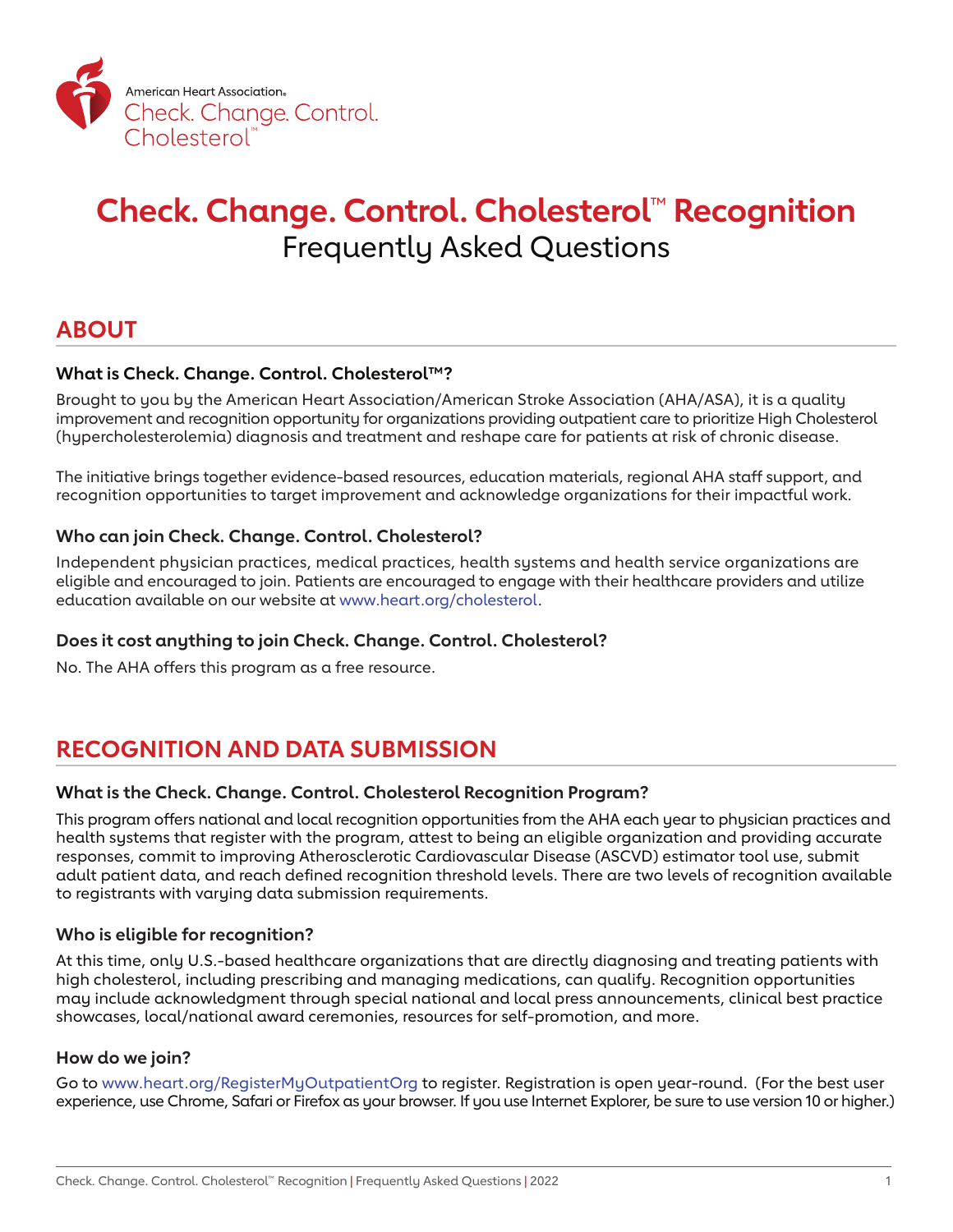### **RECOGNITION AND DATA SUBMISSION** *continued*

#### **What are the threshold levels registrants must achieve to be recognized?**

Currently, there are two levels of recognition.

#### *Participant Award:*

Recognizes practices that have attested to being an eligible organization and providing accurate responses, committed to improving ASCVD risk assessment and submitted data on appropriate Statin therapy based on MIPS measure #438.

#### *Gold Achievement Award:*

Recognizes practices that have fulfilled the Participant criteria AND have 70% or more of their adult, at-risk ASCVD patient population appropriately managed with Statin therapy based on MIPS measure #438.

#### **After I register my health care organization, how do I activate my account?**

You will receive an email with an activation link and temporary password within 1-3 business days of registering, from AHA Support email address [\(InfosarioOutcomeSupport@quintiles.com\)](mailto:InfosarioOutcomeSupport%40quintiles.com?subject=). Note that the temporary password expires 90 days after receipt, so you must change it within 90 days or the account becomes inactive.

#### **How can I prepare for data submission?**

The AHA has prepared a [Data Collection Worksheet](https://www.heart.org/-/media/files/health-topics/cholesterol/cholesterol-recognition-data-collection-2019.pdf?la=en&hash=5F85C872999A3BB3932E135049B73E0374E794E5) to help interested registrants prepare for the data submission process.

#### **Can more than one person in my health care organization have access to the account?**

Yes, there can be multiple users for each organization. Users can either be listed as data submitters/editors or "read only" if there is no need to modify data. Additional users can be requested via program staff.

#### **What is the data collection timeframe?**

Data from the previous calendar year are collected once a year in accordance with the current year's recognition cycle. Visit [www.heart.org/changecholesterol](http://www.heart.org/changecholesterol) for this year's data submission window.

#### **I did not select the "Data Entry Complete" checkbox when I finished my data entry, and now we are past the submission deadline. Will my organization still be eligible for recognition?**

Yes. Organizations with complete, error-free data submissions as of the deadline will still be included in the snapshot for that year's recognition, even if the "Data Entry Complete" checkbox is unchecked.

#### **How will I know if my health care organization has been recognized?**

In the fall of each year, organizations will be notified of their recognition status via email.

#### **May I edit my data after it has been submitted?**

Yes. You will be able to edit data at any time. However, once the submission window closes, a snapshot of your data will be taken and that will determine your recognition award level. Any data edited after the submission window closes will not be considered for recognition.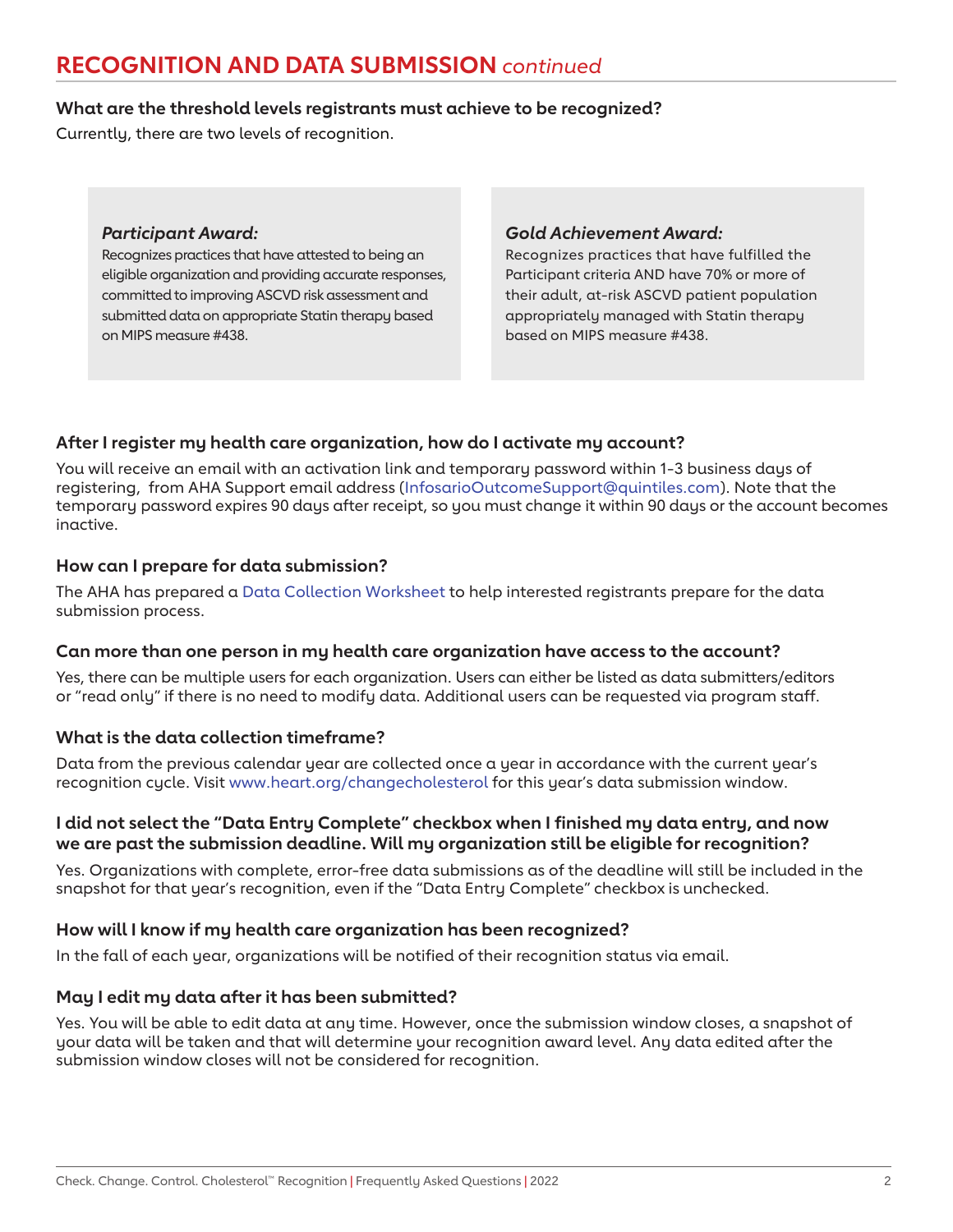## **MIPS #438 AND ASCVD RISK ESTIMATIONS**

#### **What is the ASCVD Risk Estimation tool and why should I incorporate its use into my organization?**

The ["2018 AHA/ACC/AACVPR/AAPA/ABC/ACPM/ADA/AGS/APhA/ASPC/NLA/PCNA Guideline on the](https://www.ahajournals.org/doi/10.1161/CIR.0000000000000625)  [Management of Blood Cholesterol: A Report of the American College of Cardiology/American Heart](https://www.ahajournals.org/doi/10.1161/CIR.0000000000000625)  [Association Task Force on Clinical Practice Guidelines](https://www.ahajournals.org/doi/10.1161/CIR.0000000000000625)" states that statin therapy initiation or intensification should consider patient discussions *and* ASCVD risk calculations, as appropriate, for certain age groups, diagnoses such as Diabetes.

The ASCVD Risk Estimation tool is based on the ["2013 ACC/AHA Guideline on the Assessment of Cardiovascular](https://www.ahajournals.org/doi/10.1161/01.cir.0000437741.48606.98)  [Risk"](https://www.ahajournals.org/doi/10.1161/01.cir.0000437741.48606.98) published by Circulation and enables health care providers and patients to estimate 10-year and lifetime risks for atherosclerotic cardiovascular disease (ASCVD), defined as coronary death or nonfatal myocardial infarction, or fatal or nonfatal stroke, based on the Pooled Cohort Equations and the work of Lloyd-Jones, et al., respectively. The information required to estimate ASCVD risk includes age, sex, race, total cholesterol, HDL cholesterol, systolic blood pressure, blood pressure lowering medication use, diabetes status, and smoking status. An easy to use online version of the calculator can be found at <http://professional.heart.org/ascvd> or within the AHA's Guidelines-on-the-Go smart phone app.

In order to improve patient care and track outcomes related to ASCVD risk, cholesterol management, and statin use, it is important that organizations work to add ASCVD risk estimations into their patient care workflow and include documentation of risk into their EHR where it does not already exist.

#### **How do I incorporate ASCVD Risk Estimation into my workflows?**

This will vary widely organization to organization. Some organizations may already have access to these calculations in their EHR while others may not. We recommend working with your EHR vendor directly to request any system improvements. Many organizations might have access to the calculator, however the calculation results are not documented in the EHR system within a discrete field. It is recommended that all organizations evaluate their current risk estimation processes and work to improve documentation and workflow, where possible. This might include simply advocating for education of ASCVD risk estimations amongst providers and patients to requesting technology updates from technology providers.

#### **What is MIPS Measure #438?**

Merit-based Incentive Payment System (MIPS) #438 is a nationally recognized measure titled ["Statin Therapy](https://qpp.cms.gov/docs/QPP_quality_measure_specifications/CQM-Measures/2020_Measure_438_MIPSCQM_v4.2.pdf)  [for the Prevention and Treatment of Cardiovascular Disease](https://qpp.cms.gov/docs/QPP_quality_measure_specifications/CQM-Measures/2020_Measure_438_MIPSCQM_v4.2.pdf)." This measure is supported by the National Committee for Quality Assurance (NQCA) and is currently part of the CMS Merit-Based Incentive Payment System (MIPS) used to give payment adjustments in Medicare under the "quality" performance category.

From the CMS measure description:

#### *Description:*

Percentage of the following patients - all considered at high risk of cardiovascular events - who were prescribed or were on statin therapy during the performance period:

- Adults aged ≥ 21 years who were previously diagnosed with or currently have an active diagnosis of clinical atherosclerotic cardiovascular disease (ASCVD); OR
- Adults aged  $\geq 21$  years who have ever had a fasting or direct low-density lipoprotein cholesterol (LDL-C) level ≥ 190 mg/dL or were previously diagnosed with or currently have an active diagnosis of familial or pure hypercholesterolemia; OR
- Adults aged 40-75 years with a diagnosis of diabetes with a fasting or direct LDL-C level of 70-189 mg/dL